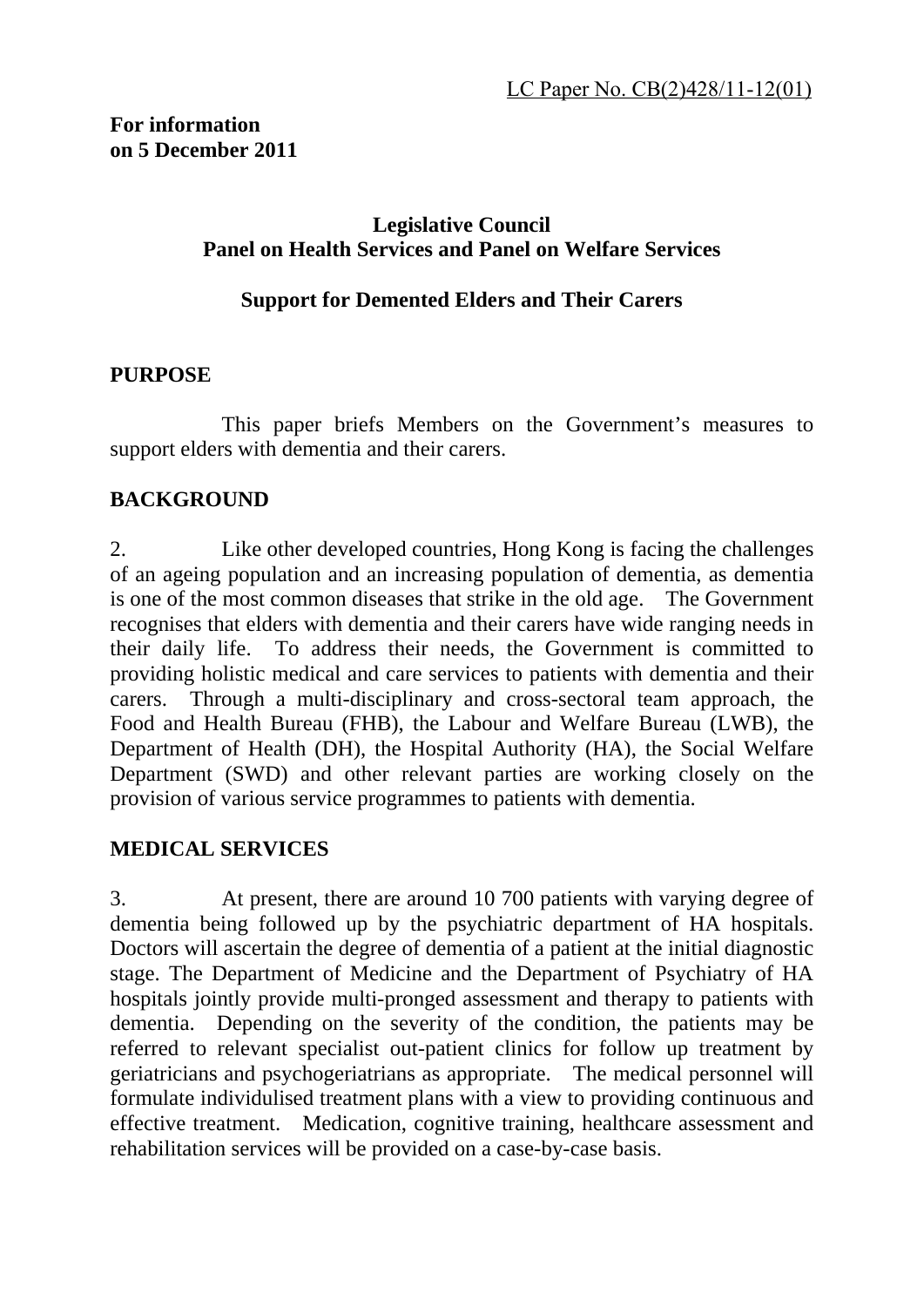4. We recognise the importance to tackle the behavioural and psychological problems of patients with dementia in a community setting. To this end, HA encourages patient empowerment by providing patients' education and carer training. HA also arranges social services referrals as appropriate for the patients with dementia and their families with a view to providing them with comprehensive support in the community setting.

# *Psychogeriatric outreach service*

5. Elderly patients residing at residential care homes for the elderly (RCHEs), including those suffering from dementia, will be supported by HA's outreach services through its community geriatric assessment teams and psychogeriatric outreach teams. Services including the formulation of treatment plans, monitoring of patients' recovery and follow-up consultations will be provided. The staff of RCHEs are also regularly trained to equip them with the necessary skills to provide better caring services to patients with dementia.

6. At present, HA's community geriatric assessment teams cover about 650 RCHEs while the psychogeriatric outreach services cover most of the subvented RCHEs and over 200 private RCHEs in the territory.

# *Medication*

7. In recent years, HA has increased the use of new anti-dementia drugs with proven clinical efficacy to improve the quality of life and delay the functional deterioration of dementia. From 2008/09 to 2010/2011, the number of HA patients prescribed with new anti-dementia drugs increased by about 3 400. HA will continue to keep in view the development of new anti-dementia drugs and review the use of the drugs through the established mechanism.

# **LONG-TERM CARE SERVICES**

8. The Government is committed to enhancing the support for elders who have long-term care needs, including those suffering from dementia. Under the Standardised Care Need Assessment Mechanism for Elderly Services (SCNAMES), elders who have been assessed by the Minimum Data Set – Home Care (MDS-HC) assessment tool to have impairment at moderate level or above would be eligible for subsidised long-term care services. Various aspects of the applicants are assessed, e.g. their ability to cope with daily activities, their physical functioning, memory, communication, behaviour and emotion, health problems, environmental risks, and whether there is sufficient carer support, etc.

9. SWD provides a wide spectrum of subsidised services, including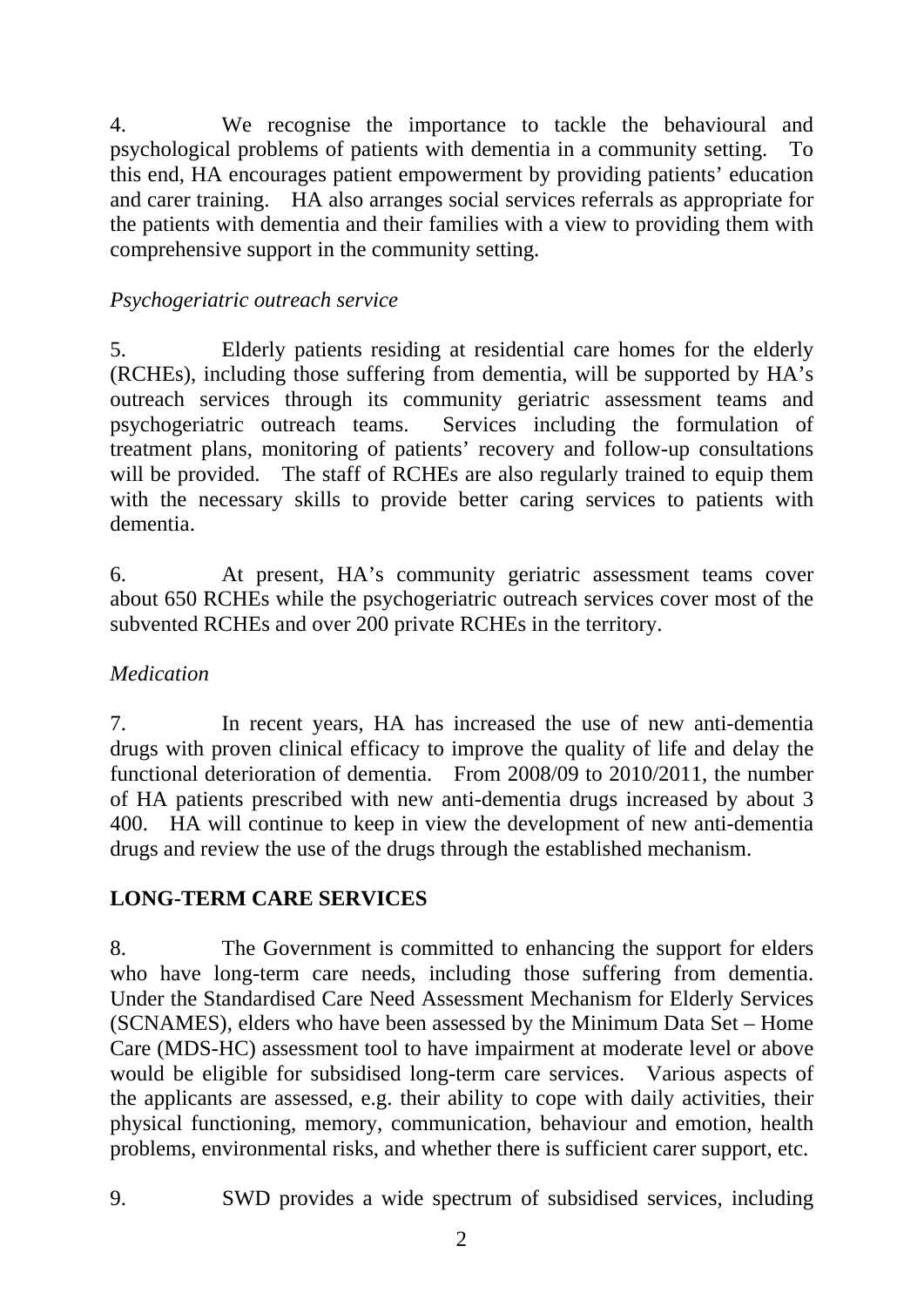community care and support services and residential care services, to cater for the care needs of service users. An integrated approach is adopted to ensure a continuum of care. Service units will draw up individual care plans for the elders having regard to their health conditions and care needs. The care plans will be reviewed and updated regularly to cater for their changing circumstances. For demented elders in particular, SWD has implemented special support measures, as elaborated below.

# *Provision of Dementia Supplement*

10. SWD has been allocating Dementia Supplement to subvented RCHEs, private RCHEs participating in the Enhanced Bought Place Scheme (EBPS) and subsidised day care centres/units for the elderly, so that they can employ additional professional staff (such as occupational therapists, nurses and social workers) or purchase relevant professional services to take care of demented elders and organise training programmes for them.

11. As announced by the Chief Executive in his 2011-12 Policy Address, we will further increase the provision of Dementia Supplement in the coming year.

### *Improvement of spatial standards at day care centres*

12. Recognising the mobility needs of demented elders, SWD has enhanced the spatial standard for day care centres. The floor area is increased so that a multi-sensory area could be set up to provide training for demented elders. The size of the physiotherapy room and dining/activity room is also increased. This new Schedule of Accommodation has been adopted since October 2010 in the planning of new and reprovisioned centres. For existing ones, SWD will assist the service providers in the acquisition of new/additional premises to meet the enhanced spatial standards and will finance the capital works.

#### *Improvement of facilities at elderly care service units*

13. SWD has allocated resources to improve the facilities at RCHEs and day care centres/units for the elderly. These include over \$30 million in 2009 for purchasing bed monitoring systems, anti-wandering systems, facilities for multi-sensory therapy, etc.

# *Provision of training for demented elders*

14. At present, all subsidised RCHEs and day care centres/units for the elderly provide dementia-specific training for demented elders, including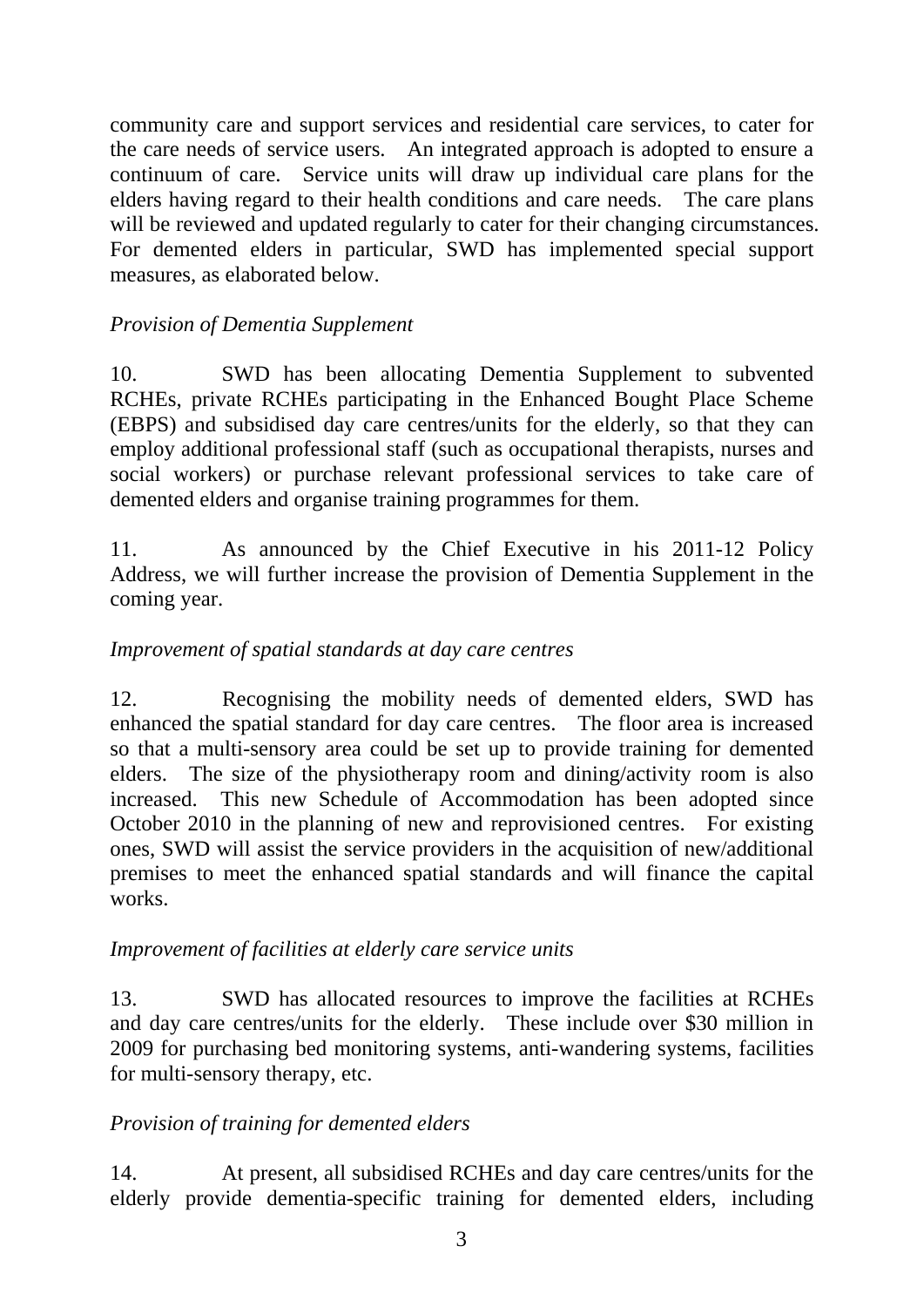cognitive training, memory training, reality orientation, reminiscence therapy, etc. Operators of these service units will provide a suitable environment so as to avoid exerting pressure (caused by noise or lighting, for instance) on demented elders. There is also suitable stimulation (e.g. directional signs).

# *Training of Care Workers*

15. SWD organises regular training for professional and care staff (including care workers and home helpers) of elderly service units to enhance their knowledge of dementia and strengthen their skills in caring for demented elders. This will enable them to manage the emotional and behavioural problems of demented elders more effectively. SWD plans to organise more of these training programmes in 2012-13.

16. DH offers on-site training workshops for care workers by outreaching into RCHEs and day care centres/units. The training programme is supported by a multidisciplinary team including doctors, nurses and allied health professionals. Various topics, such as recognition of dementia features, behavioral management, coping with carers' stress, skills in arrangement of activities for demented elders, are covered. HA's Community Geriatric Assessment Teams provide on-site training to Old Age Home staff in managing demented residents as and when required.

# *Service for patients with early onset of dementia*

17. Long-term care services are generally available for elders who are aged 60 or above. For people who have early onset of dementia, they may apply for Integrated Home Care Services. Besides, medical social services are available in public hospitals and some specialist out-patient clinics to provide psycho-social intervention for patients, including demented persons, regardless of age. In addition, there are self-financing services for people with dementia provided by non-Government and community organisations. The support for carers as set out in paragraphs  $18 - 22$  below is also available to patients with dementia and their carers at all ages.

# **SUPPORT FOR CARERS**

18. Recognising the contribution of carers in taking care of their elderly family members, the Government has implemented various measures to support them.

# *Training for carers*

19. The Elderly Commission, LWB and SWD launched the District-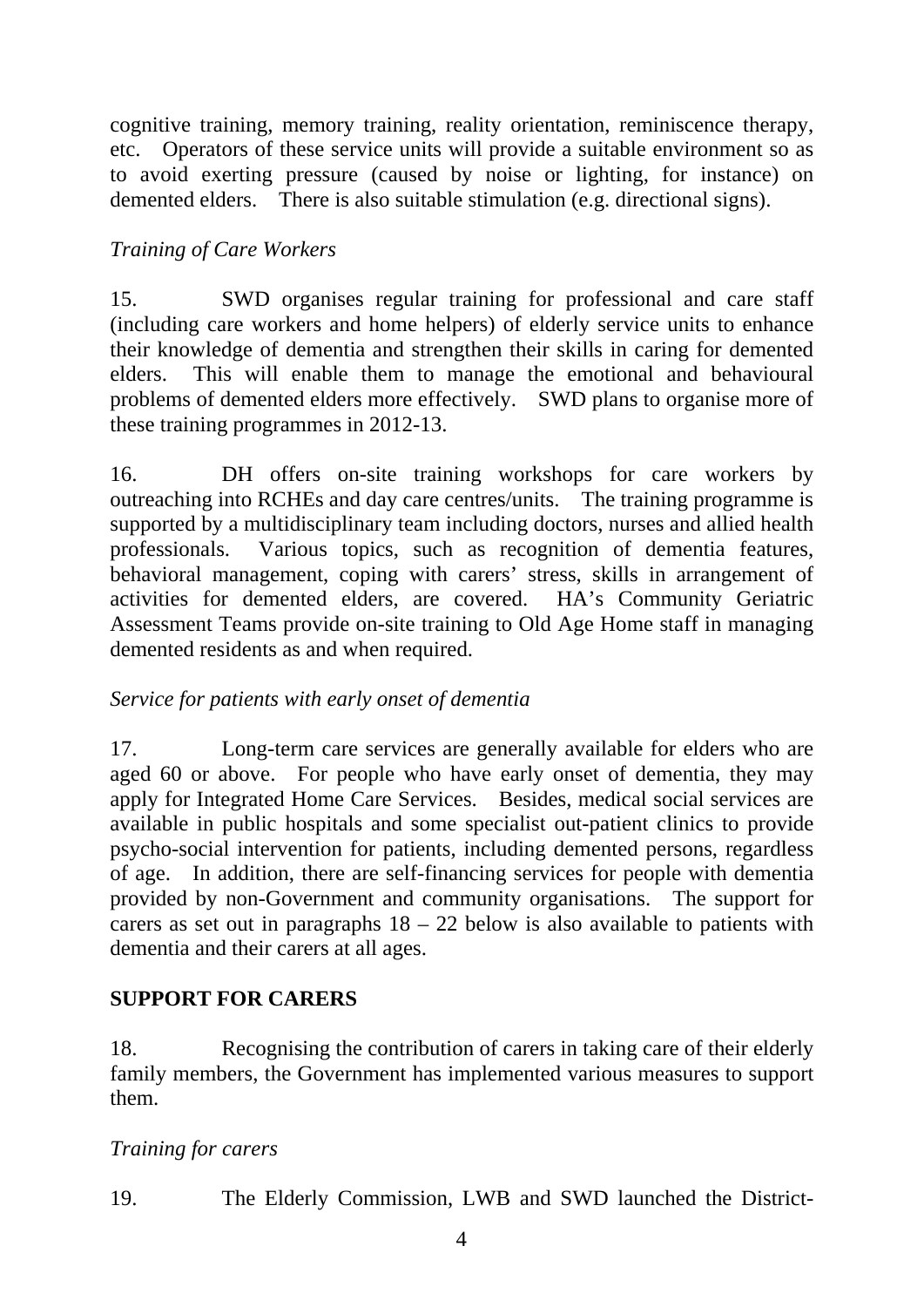based Scheme on Carer Training in 2007 with a view to promoting basic knowledge of elderly care. Elderly centres are invited to collaborate with community organisations in running elderly-care training courses which cover the knowledge and skills needed in caring for demented elders. As at September 2011, there were 119 elderly centres participating in the scheme and some 8 000 carers had completed the training.

20. DH has been using various channels, such as press briefing, newsletters, telephone hotline and web page, and the production of health education materials including pamphlets and Video Compact Disks (VCDs), to provide professional advice on the caring techniques of dementia patients and to address problems frequently encountered by carers. DH also collaborated with non-Government organizations to organize dementia seminars, workshops and health talks to provide practical tips on dementia care.

# *Respite Service*

21. All subvented RCHEs and day care centres/units provide residential and day respite services respectively for the relief of carers. In 2012, we will make better use of the casual vacancies, in particular those coming from the 137 private RCHEs under EBPS for this purpose. The new arrangement will help to increase the provision and geographical coverage of the respite service.

# *Other Support Measures*

22. In addition, the 210 elderly centres, 61 day care centres and 85 home care service teams throughout the territory have been providing a range of support services for carers of demented elders, including the provision of information, counselling, assistance in forming carers' mutual-assistance groups, provision and loan of rehabilitation equipment, etc. to help alleviate their pressure.

# **PUBLIC EDUCATION**

#### *Education for other service providers*

23. DH supports professional training through various means such as organising seminars and participating in conferences. During the past year, a series of seminars have been organised for the frontline staff of the Housing Department, Immigration Department and the Mass Transit Railway on the symptoms and special needs of people with dementia. The seminars were well received by the frontline staff who might encounter patients with dementia at their workplace.